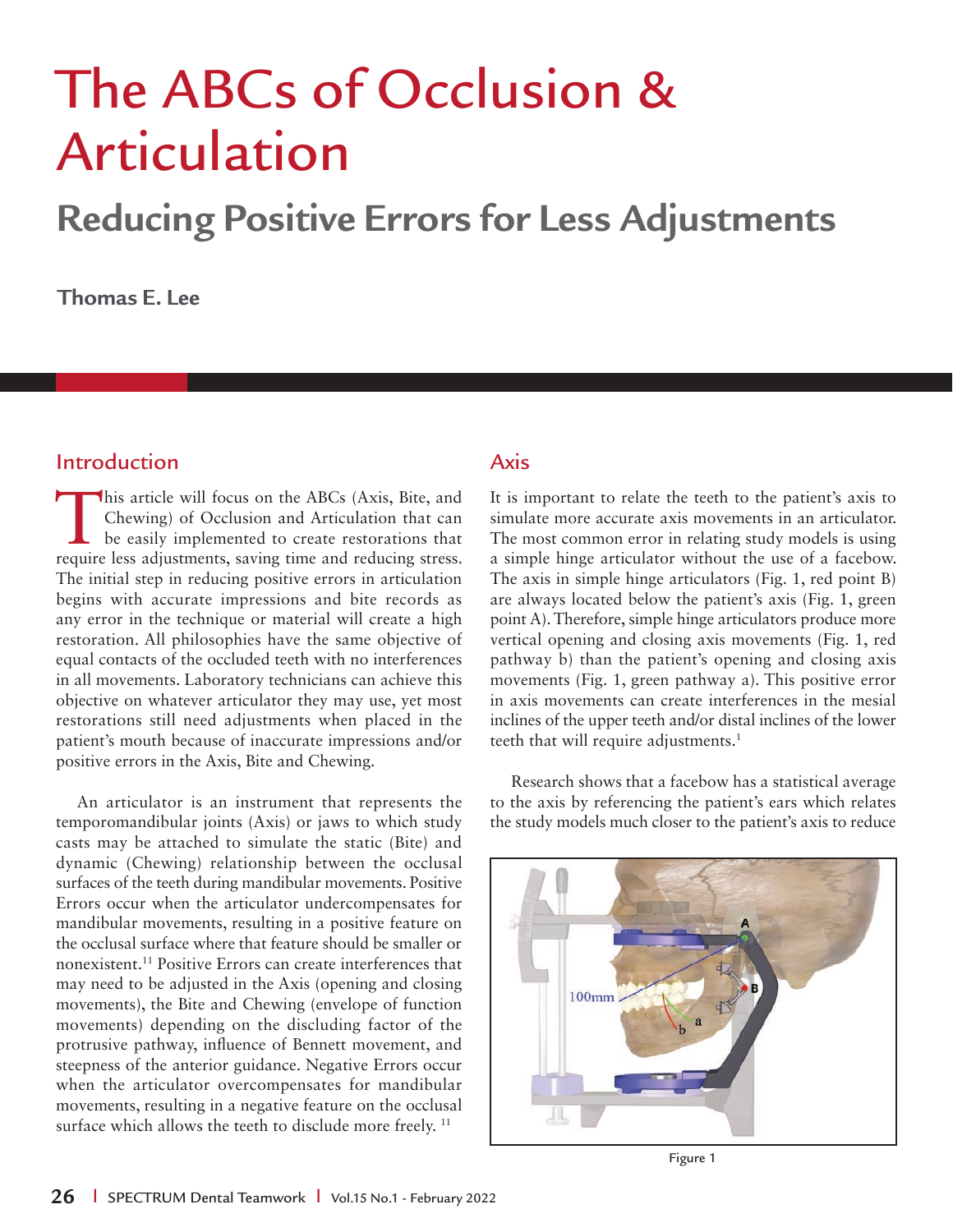

positive errors.2 The Kois Dento-Facial Analyzer (DFA) is a simple instrument that incorporates a 3-Dimensional guide plane to reference how the occlusal plane relates to the face for esthetics, as well as having a functional relationship of the teeth to the axis based on an average axis-incisal distance of 100mm (Fig. 2).<sup>3</sup> This 100mm axisincisal distance is supported by Monson's Spherical Theory  $(4in=101.6mm)^4$ , Bonwill's Equilateral Triangle<sup>5</sup>, as well as other research showing the Kois DFA to be as functionally accurate as a facebow.6,7 The 100mm axis-incisal distance is also engineered into the Kois Platform on the articulator which can mount study models with or without the use of the Kois DFA (Fig.  $3$ ).<sup>3</sup>

#### *Step 1:*

Assemble the Kois DFA and add bite registration material to the Kois Index Tray. Insert Kois DFA into patient's mouth and place the vertical wall on Kois Index Tray to the facial of central incisors (Fig. 4). This will register and transfer the central incisal edge, of the 100mm axis-incisal distance, for function.

#### *Step 2:*

Align vertical rod to the patient's facial midline and level the lateral wings (Fig. 5). Keeping the vertical rod and lateral wings aligned, push up lightly until a tooth touches the tray and then hold until material sets. This will register and transfer any cant of the occlusal plane related to the horizon and facial midline for esthetics.

#### *Step 3:*

The Kois Index Tray is indexed to the Kois Adjustable Platform on the articulator and the upper study model is esthetically orientated into the impression on a horizontal

Kois Index Tray with the incisal edge 100mm from the axis of the articulator for function (Fig. 6). Mount study models to the articulator in usual manner.

#### *Step 3 Option:*

For a Standard Functional Mounting, simply place upper study model on the Kois Platform with the incisal edge to the 100mm line on the waxing guide (Fig. 7) (New PAL 2.0 Articulator System shown).

The Panadent PAL 2.0 Articulator System with integrated Kois Platform has same anatomical axis as the full-size articulator and is designed to implement the ABC's of Occlusion for General or Digital Dentistry (Fig. 8)! Using the Kois DFA to communicate esthetic and functional information or doing a Standard Functional Mounting using the Kois Platform may reduce positive errors for less adjustments of opening and closing movements of the Axis.

## Bite:

All dentists use marking ribbon to mark and adjust any high spots to achieve equal contacts of the teeth when the patient bites (MIP). However, if the patient has worn or broken teeth, periodontal disease, muscle or TMD dysfunction,

Figure 4 **Figure 5** 



then the patient's bite (MIP) in relation to their jaw position may not be working well and maybe one should consider changing the bite to a new jaw position.

**Maximal** Intercuspal Position  $(MIP)$ : the best fit of the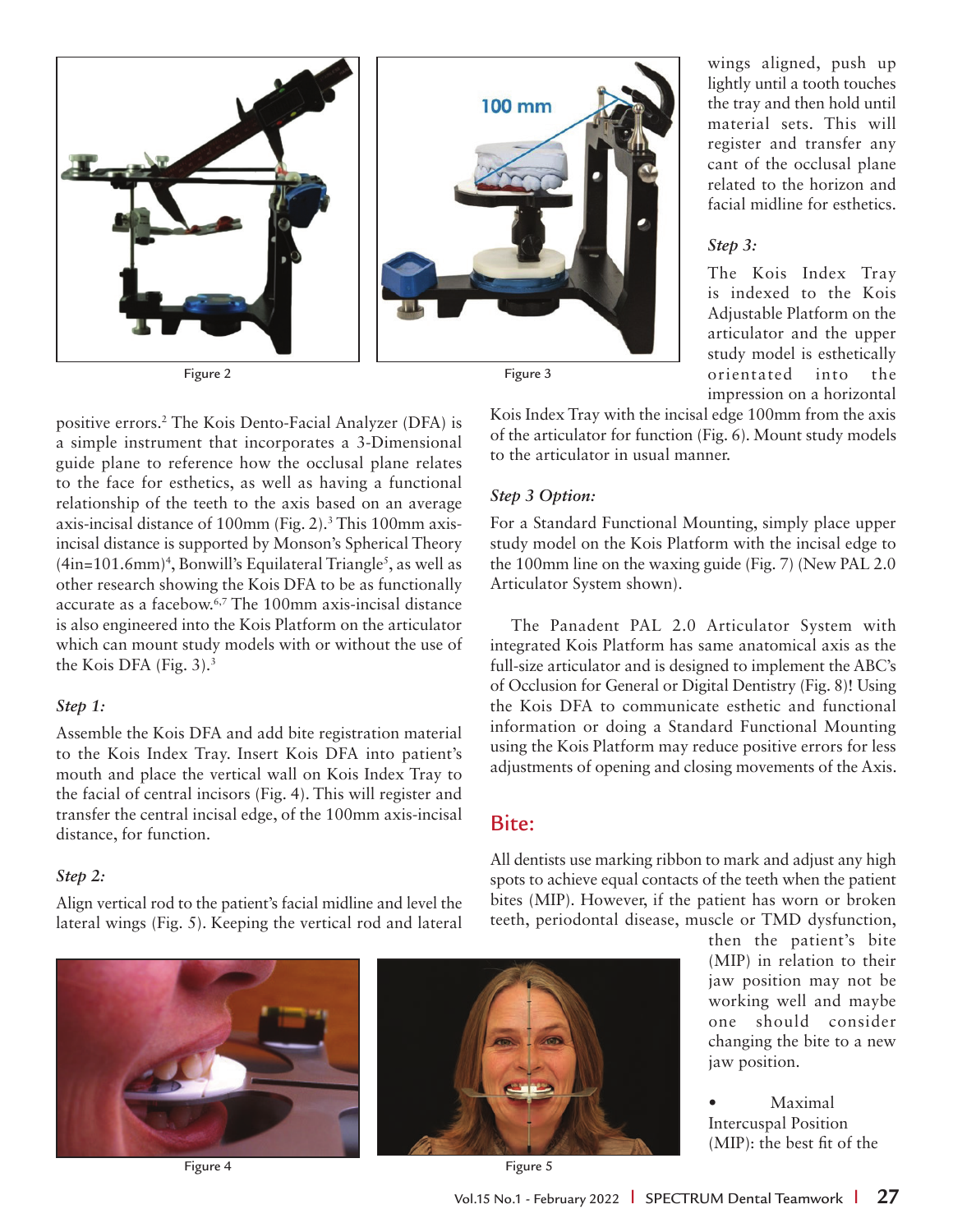





Figure 6 Figure 7 Figure 8

teeth regardless of condylar position.

- Centric Relation (CR): a maxillomandibular relationship independent of tooth contact.
- Centric Occlusion (CO): the occlusion (first contact) of opposing teeth when the mandible is in centric relation.

It makes anatomical sense to have the jaw in a physiologic position where the condyles are against the disc orthopedically aligned in the fossa when all the teeth are occluded (CR+MIP=CO) with normal neuromuscular function (Fig. 9). It is important to confirm that the Centric Relation jaw position is a comfortable, stable, and repeatable position. This should involve the use of an orthotic device that incorporates an anterior deprogrammer (something between the anterior teeth) which separates the posterior teeth, relaxes the muscles, and allows the condyles to seat upward and forward against the disc in the fossa (Fig. 10). The orthotic device can be adjusted periodically as healing and remodeling occurs until the TM Joints have stabilized. Methods for registering a CR interocclusal record usually incorporates the use of an anterior discluder such as a Lucia Jig, leaf gauge, etc.

Since the articulator axis is not the true hinge axis of the patient when using a facebow or Kois DFA, changing Vertical Dimension of Occlusion (VDO) on the articulator can create positive errors or discrepancies in the Bite.

When changing VDO, it is highly recommended to take an interocclusal record at the VDO that the restorations, prostheses, or occlusal splint will be fabricated to reduce positive errors for less adjustments of the Bite.

## Chewing:

It is important to understand incising and lateral chewing movements (envelope of function) to simulate more accurate chewing movements in an articulator. The protrusive pathway (downward and forward movement of the condyles) together with incisal guidance can have a discluding influence on the distal inclines of the upper teeth and/or mesial inclines of the lower teeth in incising chewing movements (Fig. 11). Research shows that the angle of the protrusive pathway ranges from 25° to 75° to an axishorizontal plane of reference. The protrusive pathway is the only discluding factor that can be programmed into an articulator which can be communicated with a protrusive interocclusal record to set the articulator. If no protrusive record is taken, it is recommended to set the articulator to a 25° protrusive pathway to create negative errors in incising Chewing movements.

The Bennett movement (inward movement of the condyles) together with canine guidance can have a discluding influence on the buccal and lingual cusps of

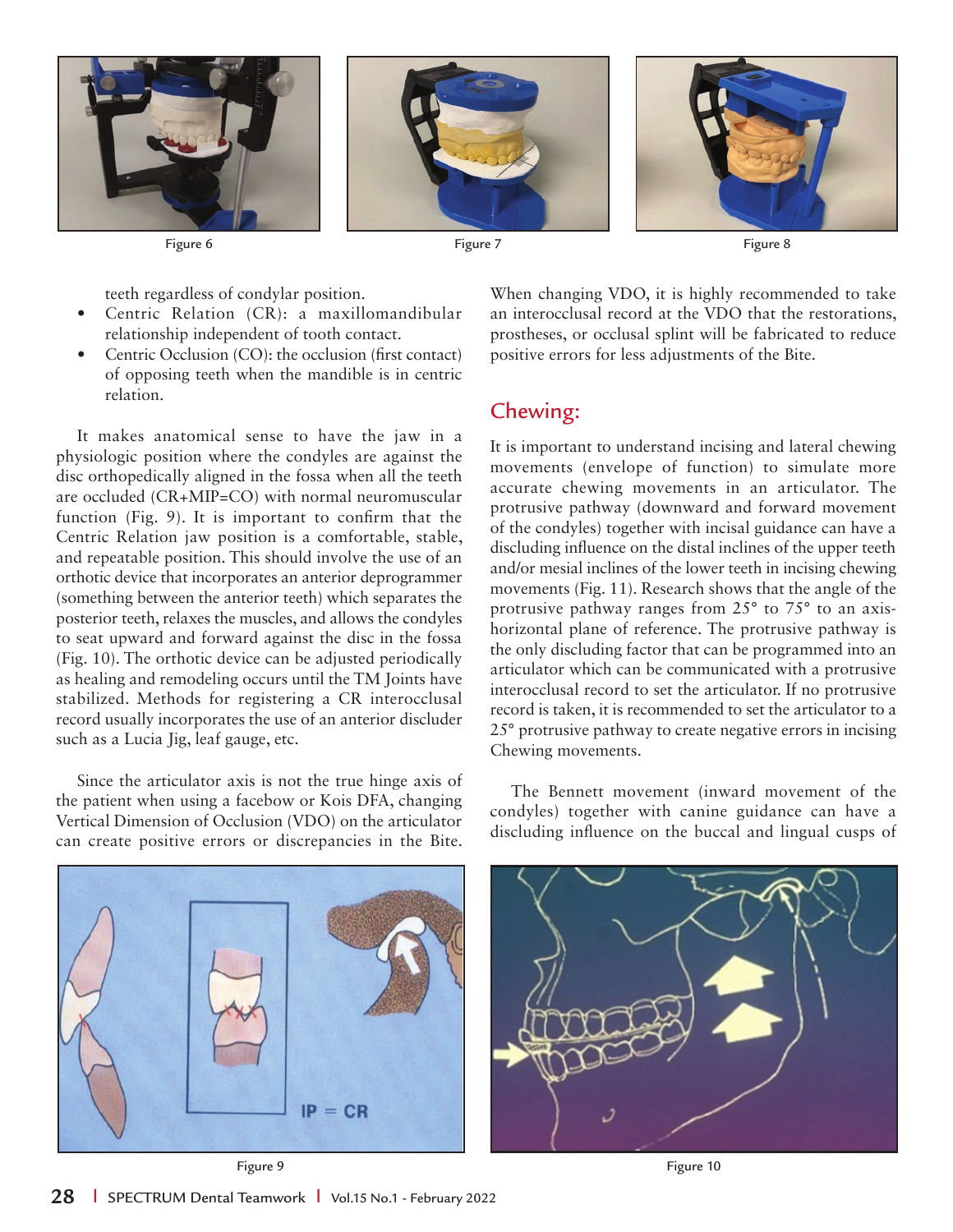

the posterior teeth in lateral chewing movements (Fig. 12). Research shows that Bennett movement ranges from 0.5mm to 2.5mm with approximately 90% of the population having 1.5mm of Bennett movement or less.<sup>8</sup> It is recommended to set the articulator to at least 1.5mm of Bennett movement to create negative errors in lateral Chewing movements.

Most semi-adjustable articulators incorporate a straightline undercompensated Bennett guide "a" (Fig. 13), meaning the patient can move (curved dotted line) beyond the articulator guide (solid line) which may create positive errors in lateral chewing movements. The "Immediate Side Shift" articulator incorporates an overcompensated Bennett guide "b" (Fig. 13), meaning the articulator can move (solid "S" lines) beyond the patient's movements (curved dotted line) which may create negative errors, but may also produce flatter anatomy. The Panadent articulator incorporates a curved path compensated Bennett guide "c" (Fig. 13), meaning the articulator moves more like the patient's jaw movements which may reduce positive errors for less adjustments in lateral Chewing movements and still allow for good anatomy.9,10

#### Summary:

A. Using the Kois DFA or doing a Standard Functional Mounting to relate the teeth to an average anatomical axis may reduce positive errors for less adjustments in opening and closing movements of the Axis.



905.532.0554 1.888.532.0554 orders@udscanada.com www.udscanada.com